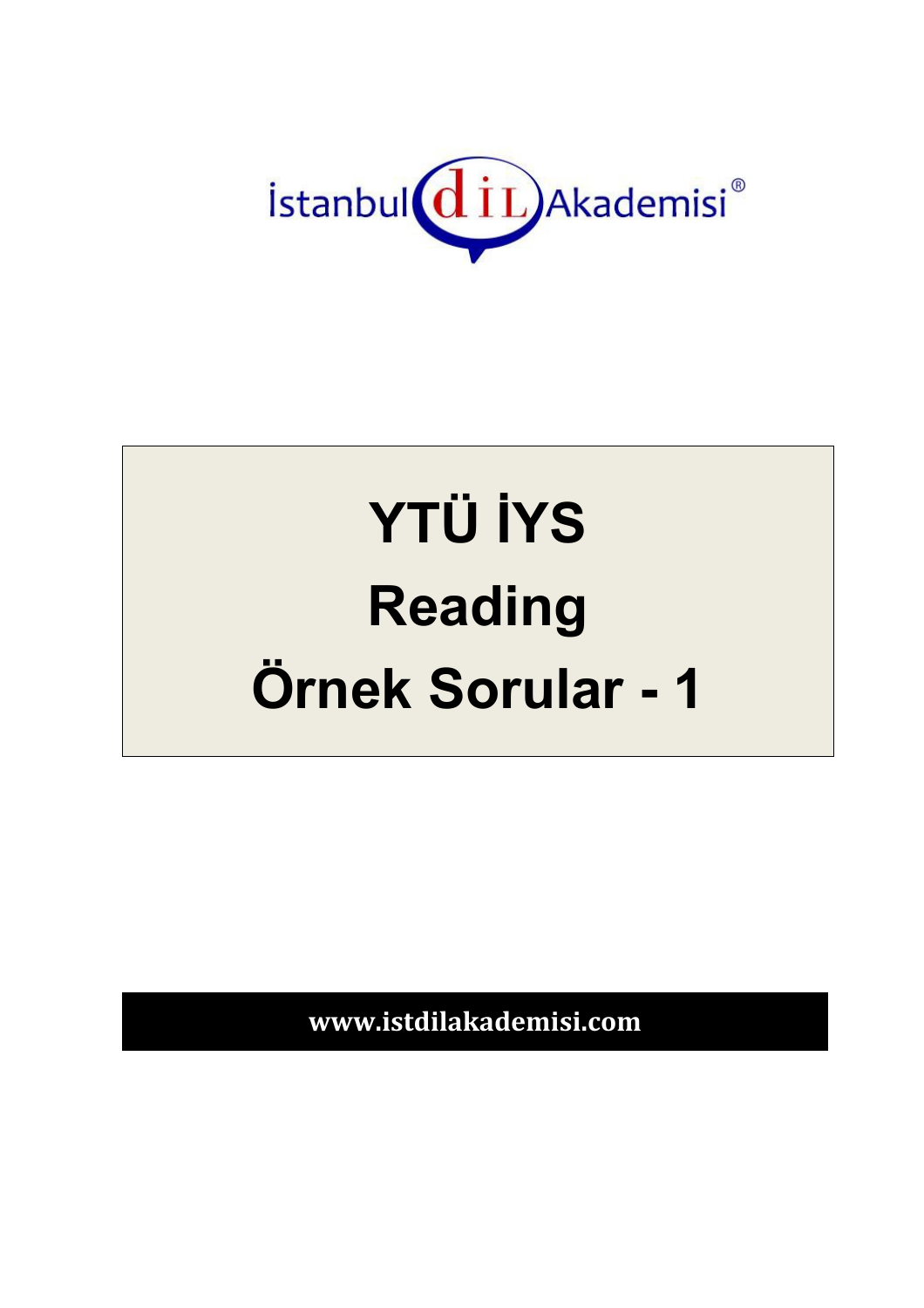## İSTANBUL DİL AKADEMİSİ YTÜ İYS READING ÖRNEK SORULAR

#### **SONJA HENIE**

1 Sonja Henie was born in Kristiania, current Oslo. Her father had been a one-time World Cycling Champion and the Henie children were encouraged to take up a variety of sports at a young age. Henie initially showed talent at skiing, and then followed her older brother Leif to take up figure skating. As a girl, Henie was also a nationally ranked tennis player and a skilled swimmer. Although her formal schooling ended when Henie began serious training as a figure skater, she was educated by tutors who were hired by her father. They were the best experts in the world, including the famous Russian ballerina Tamara Karsavina, to transform her into a sporting celebrity.



- 2 Henie won her first major competition, the senior Norwegian championships, at the age of 10. She then placed eighth in a field of eight at the 1924 Winter Olympics, at the age of eleven. During the 1924 program, she skated over to the side of the skating rink several times to ask her coach for directions. But by the next Olympiad, she needed no such assistance.
- 3 Henie won the first of an unprecedented ten consecutive World Figure Skating Championships in 1927 at the age of fourteen. The results of 1927 World Championships, where Henie won in a 3-2 decision over the defending Olympic and World Champion Herma Szabo of Austria, were **controversial**, because all three of five judges that placed Henie first were Norwegian while Szabo received first-place ordinals from an Austrian and a German judge.
- 4 Henie went on to win the first of her three Olympic gold medals the following year. She defended her Olympic titles in 1932 and in 1936, and her World titles annually until 1936. She also won six consecutive European championships from 1931 to 1936. Henie's unprecedented three Olympic gold medals haven't been matched by any ladies single skater since; neither are her achievements as ten-time consecutive World Champion.
- 5 Towards the end of her career, she began to be strongly challenged by younger skaters. However, she held off these competitors and went on to win her third Olympic title at the 1936 Winter Olympics, despite very controversial circumstances with Cecilia Colledge finishing a very close second. Indeed, after the school figures section at the 1936 Olympic competition, Colledge and Henie were **virtually** neck and neck with Colledge trailing by just a few points. The closeness of the competition infuriated Henie so much that when the result for that section was posted on a wall in the competitors' lounge, she swiped the piece of paper and tore it into little pieces. The draw for the free skating then came under suspicion after Henie landed the plum position of skating last, while Colledge had to perform second of the 26 competitors, which was clearly in Henie's favor.
- 6 In addition to traveling to train and compete, she was much in demand as a performer at figure skating exhibitions in both Europe and North America. Henie became so popular with the public that police had to be called out for crowd control on her appearances in various disparate cities such as Prague and New York City. It was an open secret that, in spite of the strict amateurism requirements of the time, her father demanded "expense money" for his daughter's skating appearances. Both of Henie's parents had given up **their** own pursuits in Norway in order to accompany Sonja on her travels and act as her managers.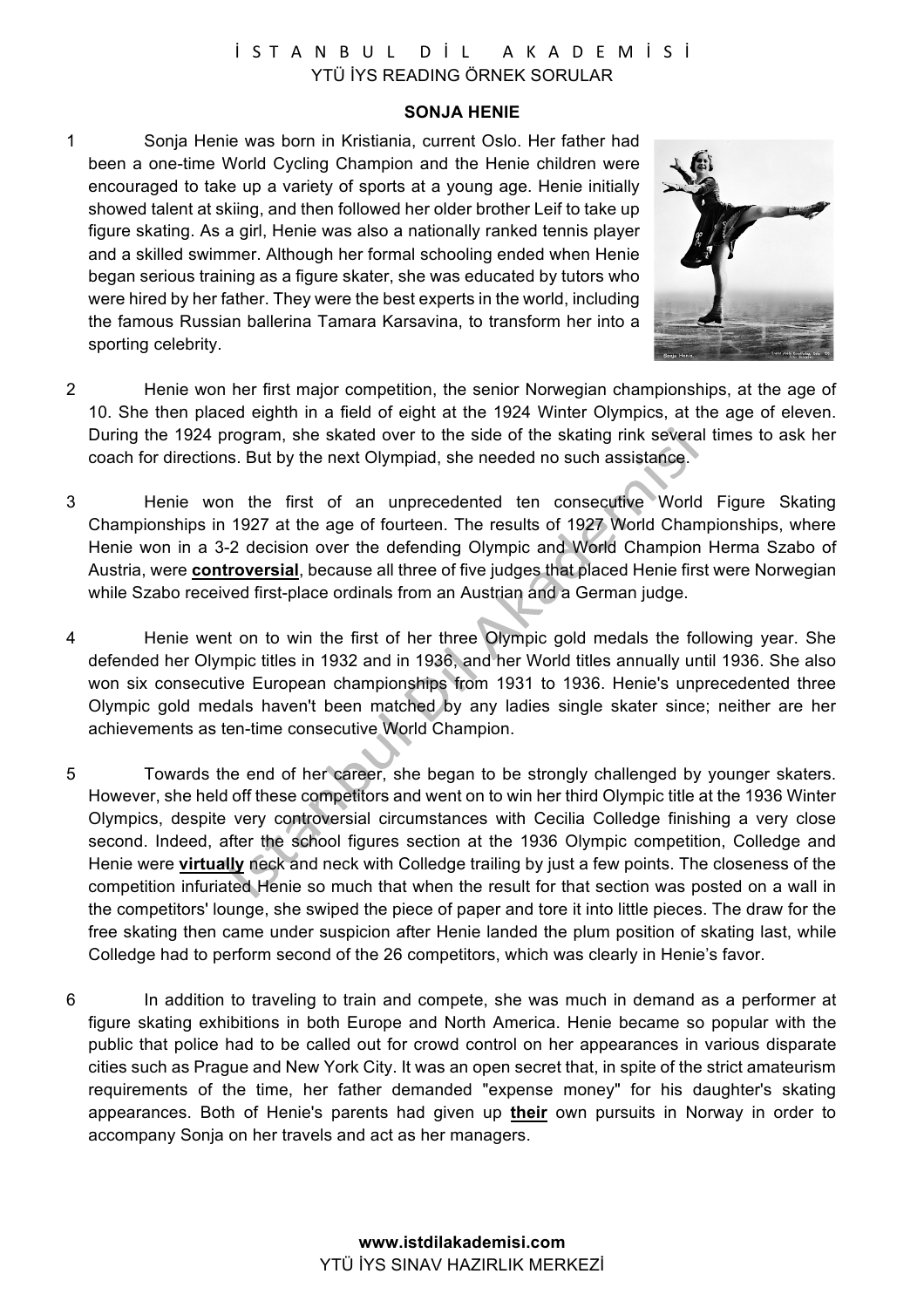## İSTANBUL DİL AKADEMİSİ YTÜ İYS READING ÖRNEK SORULAR

- **1.** Which of the following statements is TRUE according to the first paragraph?
- A) her father did not want Henie to follow her older brother
- B) Henie tried figure skating before she took up skiing
- C) she continued her education although it was not formal
- D) Tamara Karsavina was the most famous ballerina at the time
- **2.** It is stated in paragraph 2 that -----.
- A) by the time she was 10, she had won major competitions
- B) she needed assistance several times in her first competition
- C) her coach was was unable to give her directions in 1924 Winter Olympics
- D) she did not need help from her coach while skating in the Olympics after 1924

**3.** It can be understood from paragraph 3 that -----.

- A) no one before Heine had won World Figure Skating Championship ten times in a row
- B) the Austrian and the German judges did not want Szabo to be the winner  $\bullet$
- C) Heine could have been the winner in 1927 if she had been placed first by the Norwegian judges
- D) Szabo defended the three Norwegian judges against the Austrian and German judges
- **4.** The word "**controversial**" in paragraph 3 can best be replaced by

A) agreeable B) questionable C) undoubtful D) unequivocal

**5.** In paragraph 4, the author mentions all of the followings EXCEPT -----.

- A) she won her first Olympic gold medal in 1932
- B) she is the only female single skater who won three Olympic gold medals
- C) no one has become the World Champion ten times consecutively after her
- D) She did not lose any European championships between 1931 and 1936.

**6.** The main idea of paragraph 5 is that ----

- A) Henie was not given the gold medal because of the closeness of the competition
- B) when the paper showing the result was posted on the wall, she destroyed it
- C) the draw for the free skating was questionable because it was in Henie's favor
- D) as she advanced in her career, Henie was challenged more by her competitors
- **7.** The word "**virtually**" in paragraph 5 can best be replaced by -----.

| A) ideally | B) morally | C) practically | D) fortunately |
|------------|------------|----------------|----------------|
|------------|------------|----------------|----------------|

- **8.** It can be understood from paragraph 5 that -----.
- A) Young skaters challenged Henie but she didn't allow them to pass her
- B) Henie was infuriated because the paper did not show the real result
- C) If Colledge had gained just a few more points, the competition would have come under suspicion
- D) Henie landed the plum position of skating last because she gave Colledge a favor
- **9.** The word "**their**" in paragraph 6 refers to -----.
- A) Henie's
- B) Henie's parents'
- C) expense money'
- D) skating appearances'